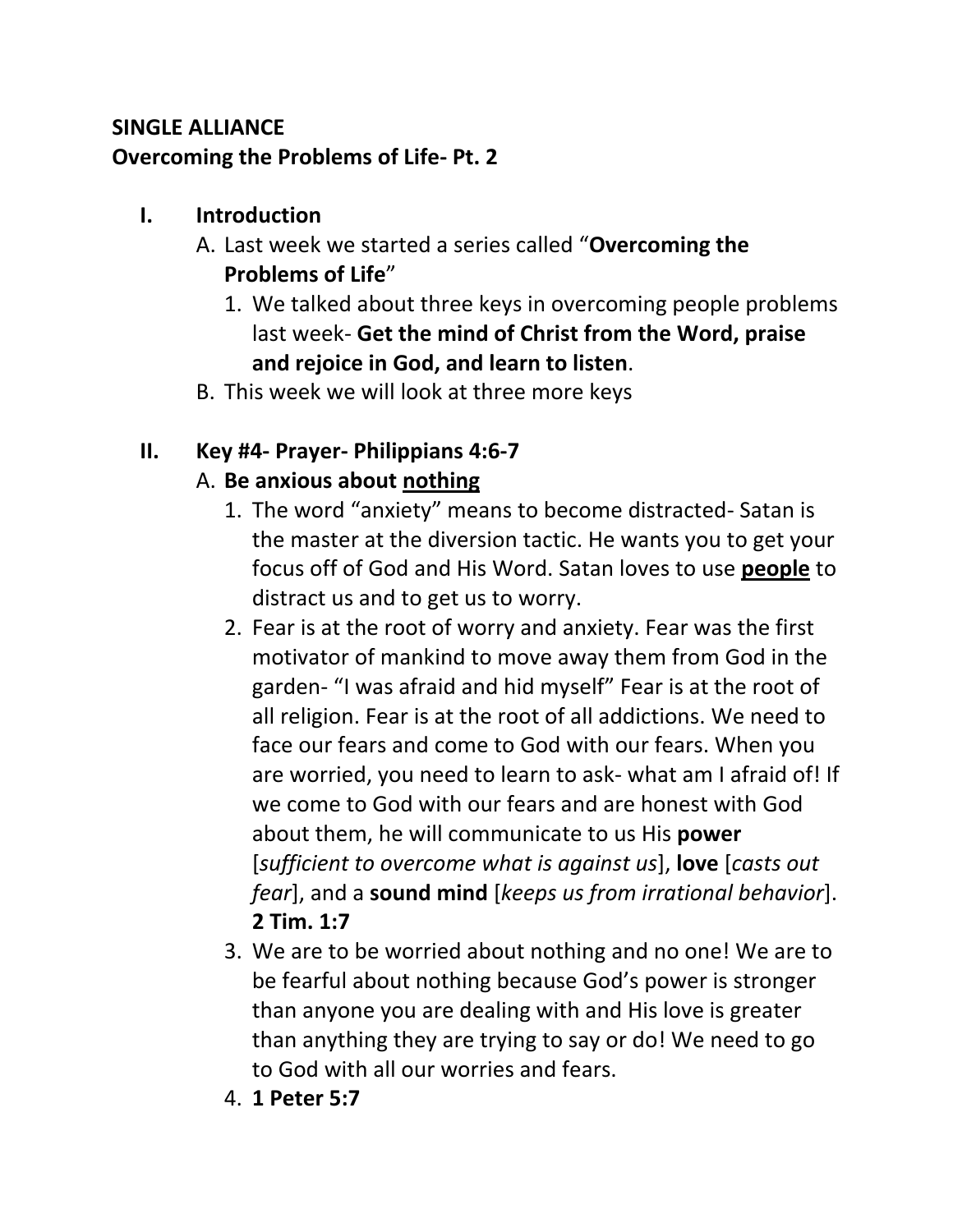B. **But in everything-** both positive and negative

### C. **By prayer and supplication**

- 1. Our first inclination we have when we are angry or offended with people is the wrong thing! Do not act out of anger, fear, and worry. You will mess up! Do not send that email before you have prayed!
- 2. **Prayer-** face to face communion with God
- 3. **Supplication-** definite requests

# D. **With thanksgiving**

1. This is an expression of faith

# E. **Let your requests be known to God**

1. Instead of letting everyone in the world know your problem, let God know your requests [*notice not just your problem!*]. We mess up when we take our people problems to other people. When you spread your discontent to others you are not focused on a godly **solution**. Also, they **can't help you**! They can only make you temporarily feel better! We need to make our requests for God's way of solving our people problems. Giving requests to God is giving God the problem. Many just want to gripe and walk away with the problem. Ladies you need to let God fix your problem, not just listen to you!

# F. **And the peace of God**

1. Peace means to bring unity and wholeness to our emotions and mind. The peace of God let's us think clearly!

# G. **Passes all understanding**

- 1. You will be amazed at how peaceful you are in bad situations.
- 2. God peace surpasses your own wisdom and understanding. God's peace is an active force that works for you.

# H. **Shall keep your hearts and minds**

- 1. **Keep** to mount a troop of soldiers around an entrance
- 2. We know the soldiers of peace are at their post when our heart is at rest and our mind is not grasping for solutions.